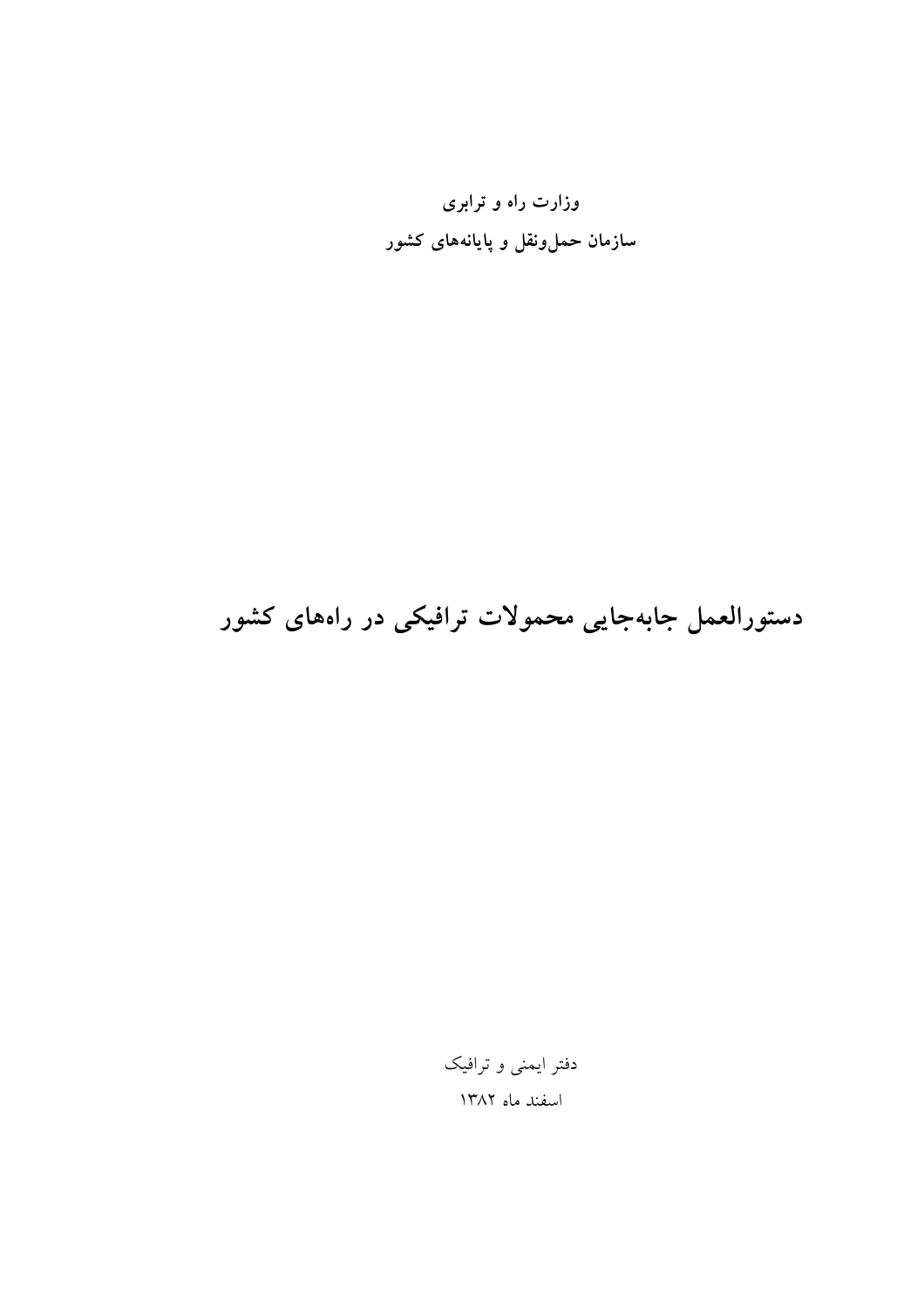#### فصل اول كليات

ماده ۱: تردد وسایل نقلیهای که ابعاد و اوزان آنها بدون بار یا پس از بارگیری محموله حداقل در یکی از ابعاد ویا اوزان زیر تجاوز نماید، مشمول مقررات این دستورالعمل بوده و برای تردد آنها باید پروانه عبور صادر شود. این گونه وسایل نقلیه در این دستورالعمل وسایل نقلیه ترافیکی، محمولات أنها محمولات ترافیکی و شرکتهایی که با داشتن مجوزهای لازم مبادرت به حملونقل این گونه محمولات می نمایند، شرکتهای حمل ونقل ترافیکی نامیده شدهاند.

۱- عرض : ۲/٦٠ متر (دومتر و شصت سانتی متر) ۲– ارتفاع: ٤/٥٠ متر (چهارمترونیم) ٣- طول: کاميون دو محوړ ۱۰ متر (ده متر) ۱۲ متر (دوازده متر) کامیوت سه محور ۱۸/۳۵ متر (هیجده متر و سی و پنج سانتی متر) کامیون با یدک تریلی ٤ محور و بیشتر ١٦/٥٠ متر (شانزده متر ونیم)

٤- وزن : ٤٠ تن

تبصره – چنانچه در محورهایی از راههای ارتباطی کشور به دلیل موانع موجود، محدودیتهای ارتفاع کمتر از ٤/٥٠ متر اعمال گردد، تردد وسایل نقلیه با ارتفاع کمتر از ٤/٥٠ متر نیز در محورهای فوق، مشمول مقررات این دستورالعمل می باشند.

**تبصره ۲:** حداکثر میزان بیرون ماندگی بار از مرکز آخرین محور وسایل نقلیه در کامپونها ۳ متر و در تریلی ها ۵ متر و حداکثر میزان جلواًمدگی بار از مرکز اولین محور وسیله نقلیه ۱/۵۰ متر می باشد و وسایل نقلیهای که میزان بیرون ماندگی و جلواًمدگی بار بیش از مقادیر فوق باشد، تحت هیچ شرایطی اجازه تردد در راههای کشور را ندارند.

**ماده ۲**: جرثقیل هایی که میزان وزن آنها و یا میزان جلواًمدگی طول دکل آنها از مقادیر مندرج در جداول ۱ ضمیمه تجاوز نکند، مجازند با رعایت مقررات این دستورالعمل در جادههای کشور تردد کنند. در غیر این صورت مجاز به تردد در جادههای کشور نبوده و باید توسط وسیله نقلیه دیگری حمل شوند.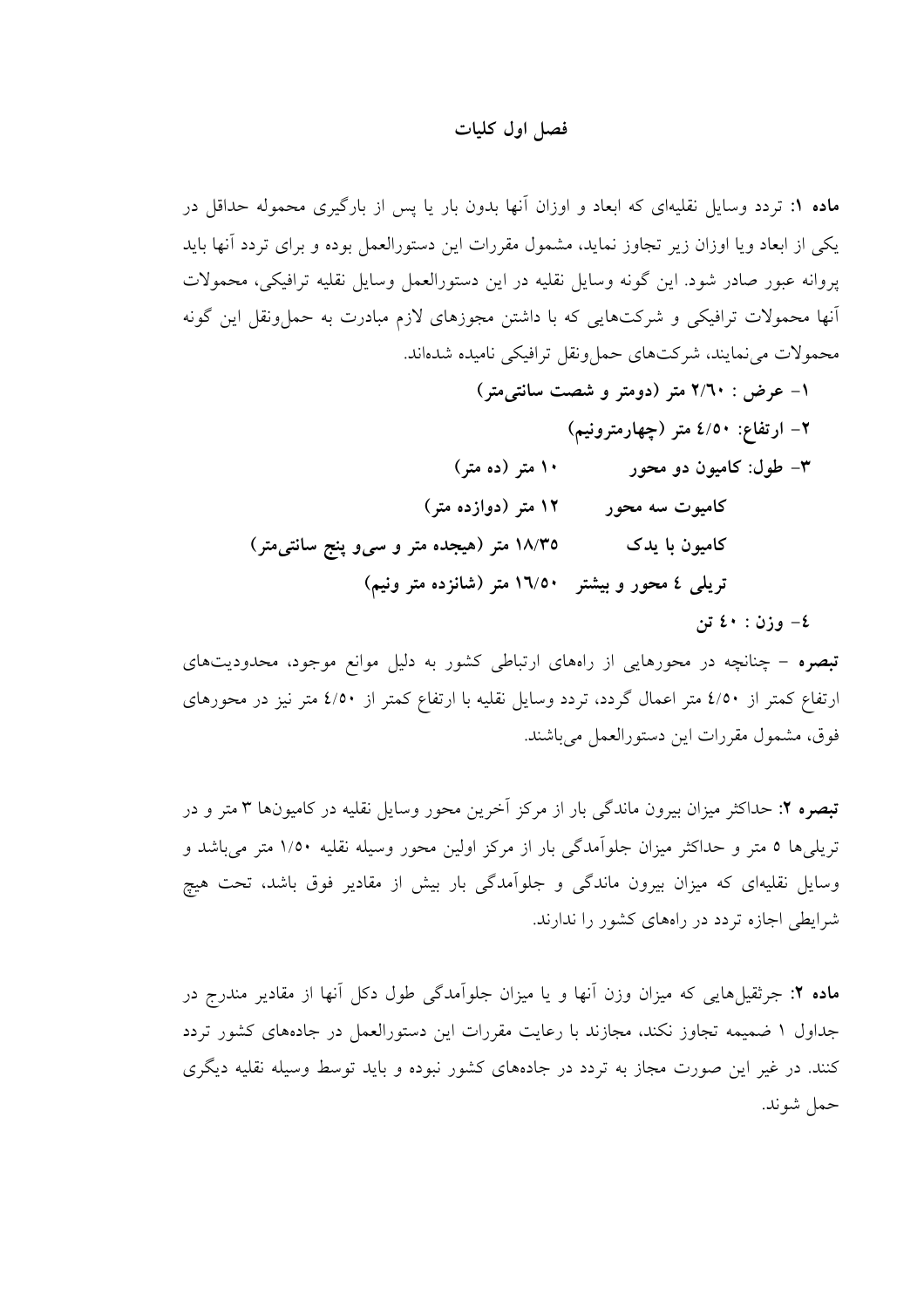ماده۳: سازمان حمل ونقل و پایانههای کشور با اعلام به شرکتهای حما و نقل جادهای و شرکتهای حمل ونقل وابسته به نهادهای دولتی پس از برگزاری آزمون در خصوص مفاد دستورالعمل، نحوه صدور يروانه عبور و مقررات حمل ونقل جادهاي با داشتن شرايط زير، مجوزهاي لازم را در خصوص جابجایی محمولات ترافیکی اقدام نمایند.

۱– قبولی در اَزمون مربوط با کسب حداقل ۸۰ درصد نمرات (توسط مدیر عامل یا مدیر فنی) ٢– داشتن مجوز فعاليت دايم درحمل ونقل جادهاي

ماده ٤: محمولاتی که پس از بارگیری از نظر ابعاد و اوزان، بر اساس مفاد ماده ١ مشمول شرایط و ضوابط این دستورالعمل باشند، صرفاً باید توسط شرکتهای حمل،ونقل دارای مجوز حمل،ونقل ترافیکی از سازمان حمل ونقل و پایانههای کشور (شرکتهای حمل ونقل ترافیکی) و با بارنامه و پروانه عبور مربوط صادر شده توسط آنها، جابجا شوند. <mark>تبصره:</mark> شرکتهای حمل ونقل بین|لمللی که به جابجایی محمولات ترافیکی مبادرت می ورزند، در

صورت دارا نبودن مجوز حمل ونقل ترافيكي موظفند با همكاري يك شركت حمل ونقل ترافيكي، محموله را در قلمرو کشور ایران و در قالب مفاد این دستورالعمل حمل نمایند در این حالت صدور بارنامه داخلی الزامی نیست.

ماده ٥: سازمان حملوونقل و پایانههای کشور میتواند بخشی از فعالیتهای اجرایی این دستورالعمل به جز مقررات فصل دهم را به انجمن شرکتهای حمل ونقل فوق سنگین وترافیکی واگذار و بر فعاليت أنها نظارت نمايد.

# فصل دوم: عمليات حمل ونقل

ماده ٦: شركتهاي حمل ونقل ترافيكي موظفند علاوه بر رعايت مقررات عمومي حمل ونقل، كليه شرايط و ضوابط مربوط به حمل ونقل محمولات ترافيكي در هر سفر را مطابق مفاد اين دستورالعمل از مبداء (محل بارگیری) تا مقصد (محل تخلیه) در پروانه عبور مطابق فرم الف ضمیمه به صورت تایپ شده و بدون خدشه و خراش درج و پس از ممهور نمودن به مهرهای مدیر فنی و شرکت به راننده یا نمایندهای که به همراه وسیله نقلیه اعزام می نمایند، تحویل دهند.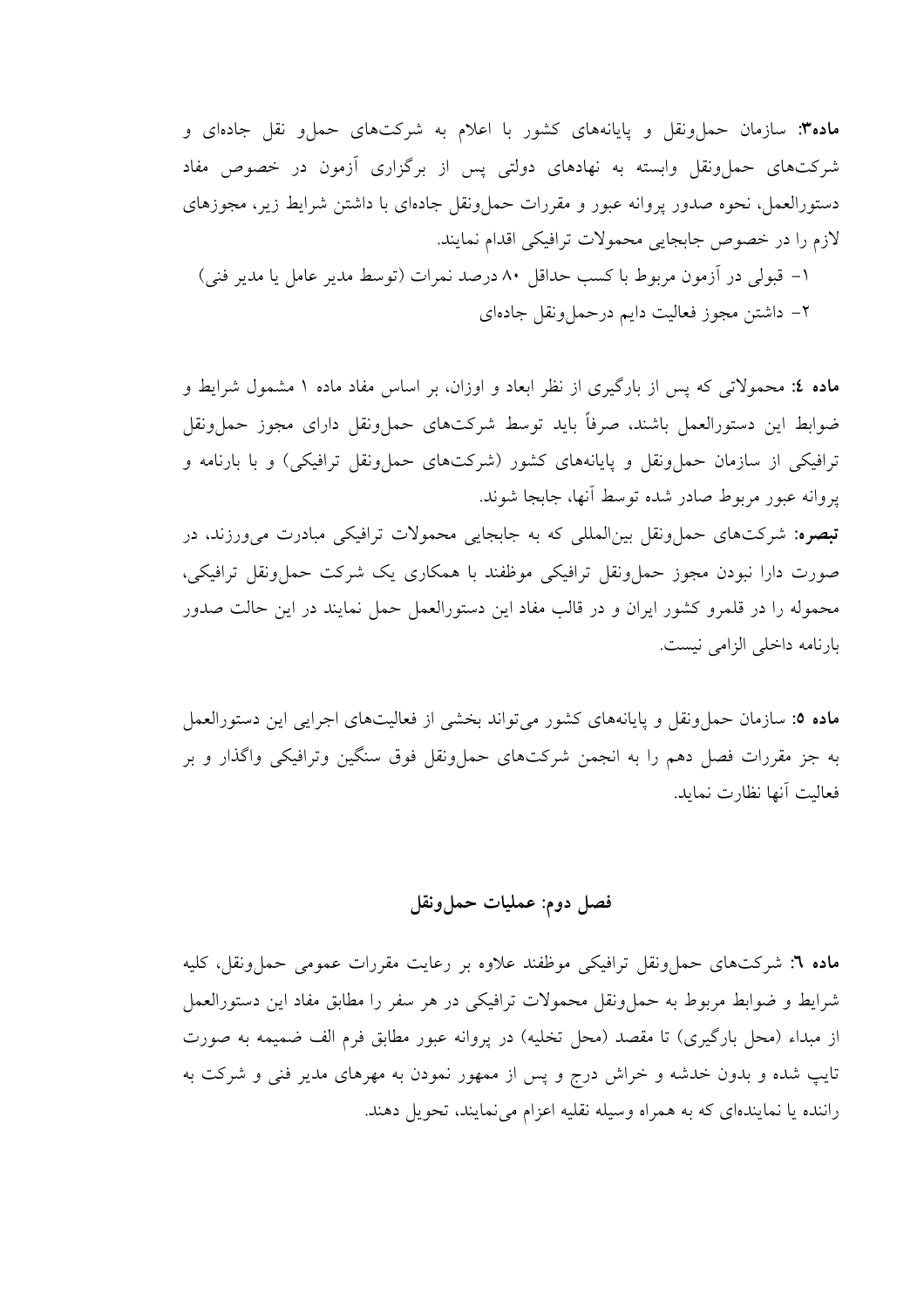**تبصره ۱:** در صورتی که فضای فرم الف ضمیمه برای درج توضیحات لازم خصوصاً در مسیرهای طولانی کافی نباشد، شرکتهای حمل ونقل ترافیکی باید مسیر حمل را به چندین قسمت تقسیم نموده و برای هر قسمت از مسیر پروانه عبور جداگانه صادر نمایند. <mark>تبصره ۲:</mark> در صورت<sub>ی</sub> که بکارگیری فنآوریهای پیشرفته در حملونقل جادهای زمینه رعایت موثرتر و كاراًتر مفاد اين دستورالعمل را فراهم نمايد، بكارگيري أنها با رعايت استانداريهاي مربوط و تاييد سازمان حمل ونقل ويايانهها كشور بلامانع است.

ماده ۷: شرکتهای حمل ونقل ترافیکی موظفند قبل از صدور بارنامه وپروانه عبور، نسبت به حصول اطمینان از وضیعت فنی وسیله نقلیه مطابق مفاد آییننامه حملونقل بار و مسافر و مدت تعطیلی و لغو پروانه فعالیت شرکتها و موسسات حمل ونقل جادهای و بارگیری مطابق مقررات و همچنین اطمينان از مهار مناسب محموله اقدام نمايند.

ماده ٨ شركتهاى حمل ونقل ترافيكي موظفند قبل از صدور پروانه عبور براى جابجايي محمولات ترافیکی نسبت به بررسی مسیر عبور و محدودیتهای وزن و ارتفاع موجود و همچنین آخرین تغییرات انجام شده در این دستورالعمل و محدودیتهای وزن و ارتفاع که در سایت اینترنتی سازمان حملونقل و پایانههای کشور بهنگام میشود و یا از طریق ادارات کل و سازمانهای حمل ونقل و يايانهاي استانها اعلام مي گردد، اقدام نمايند.

ماده ٩: ساعات مجاز حركت وسايل نقليه ترافيكي از نيم ساعت بعد از طلوع آفتاب تا نيم ساعت قبل از غروب آفتاب می باشد. از این رو شرکتهای حمل ونقل ترافیکی موظفند برنامه زمانی سفر وسایل نقلیه را با درج دقیق ساعت حرکت در مناطق مختلف کشور و در ماههای مختلف سال به نحوی تنظیم نمایند که توقف آنها در زمانهای مناسب و در توقفگاههای مشخص در مسیر تعیین شده برای حرکت صورت گیرد.

تبصره ۱: شرکتهای حمل ونقل ترافیکی می توانند محمولات ترافیکی را که در آنها عرض از ۳ متر، طول کل از ١٩ متر، وزن کل از ٤٠ تن و ارتفاع از ٤/٨٠ متر تجاوز ننمايد، با رعايت مفاد تبصره ماده ۲۱ این دستورالعمل و به شرط آن که محدودیتهای ارتفاع کمتر از ٤/٨٠ متر در مسیر وجود نداشته باشد، در شب جابجا كنند.

تبصره ۲: شرکتهای حمل ونقل ترافیکی می توانند در شهرهایی که محدویت تردد وسایل نقلیه در روز اعمال می گردد یا در روستاهایی که به دلیل عبور از کنار گذر پل ها با موادی از این قبیل حرکت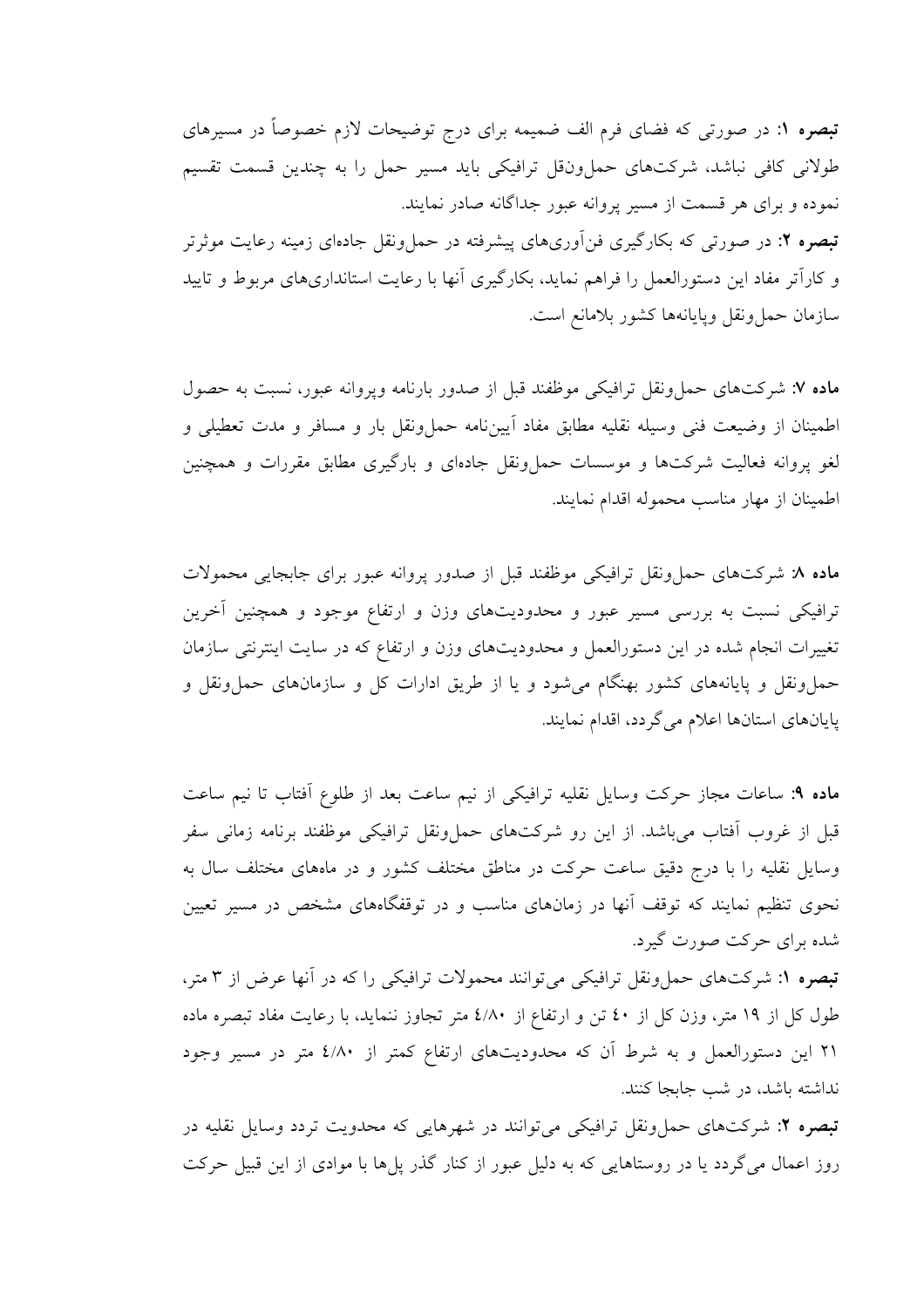وسایل نقلیه در روز خطرآفرین است، در شب (بین ساعت ۱۲ شب تا ٥ صبح) از منطقه مورد نظر عبور كنند.

ماده ۱۰- شرکتهای حمل ونقل ترافیکی در روزهایی که به مناسبتهای خاص، از طرف سازمان حمل ونقل و پایانههای کشور یا پلیس راه ناجا دارای ممنوعیت تردد اعلام می شوند، مجاز به جابجایی محمولات ترافیکی نمی باشند. چنانچه در محورهایی از مسیرهای ارتباطی کشور حرکت وسایل نقلیه ترافیکی در روزهای تعطیل ممنوع تشخیص داده شود، فهرست محورهای مذکور در سایت اینترنتی سازمان حمل ونقل و پایانههای کشور بهنگام یا از طریق سازمانهای حمل ونقل و پایانههای استانها به شرکتهای حملونقل ترافیکی اعلام می گردد.

ماده ١١- شركتهاى حمل ونقل ترافيكي موظفند در پايان هر ماه نسخه دوم و ديسكت حاوى اطلاعات کلیه پروانههای عبور صادر شده در آن ماه و نسخه اول کلیه پروانههای صادر شده متعلق به یک ماه قبل را به سازمانهای حملونقل و پایانههای استانها تحویل و فرمهای جدید دریافت نمایند. سازمانهای حمل ونقل و پایانههای استانها نیز موظفند پروانههای عبور صادر شده و همچنین توضیحات ارایه شده توسط پلیس راه را به صورت تصادفی مورد بررسی قرار داده و مراتب تخلفات شرکتهای حمل ونقل ترافیکی را در خصوص رعایت مفاد این دستورالعمل در صدور پروانههای عبور و یا رعایت ضوابط و شرایط مندرج در آنها را جهت اجرای ماده ۵۰ این دستورالعمل به دفتر ایمنی و ترافیک گزارش نمایند.

<mark>تبصره: مه</mark>لت تحویل نسخ اول پروانههای عبور صادر شده برای آن دسته از محمولاتی که به دلیل ویژگیهای فنی یا بروز مشکلات غیر قابل پیش بینی، بیش از یک ماه در مسیر حرکت بودهاند، پس از تخليه محموله مي باشد.

# فصل سوم: مقررات مربوط به وزن

ماده ١٢: شركتهاى حملونقل ترافيكي موظفند قبل از اقدام به حركت وسايل نقليه، اوزان گروههای محوری وسایل نقلیه را کنترل و با جدول ۲ ضمیمه (جدول مربوط به اوزان مجاز وسایل نقلیه حامل محمولات ترافیکی) تطبیق نمایند. وسایل نقلیهای که بارگیری آنها مطابق اوزان محوری مجاز صورت نگرفته باشد، تحت هیچ شرایطی مجاز به حرکت و تردد در راههای کشور نیستند.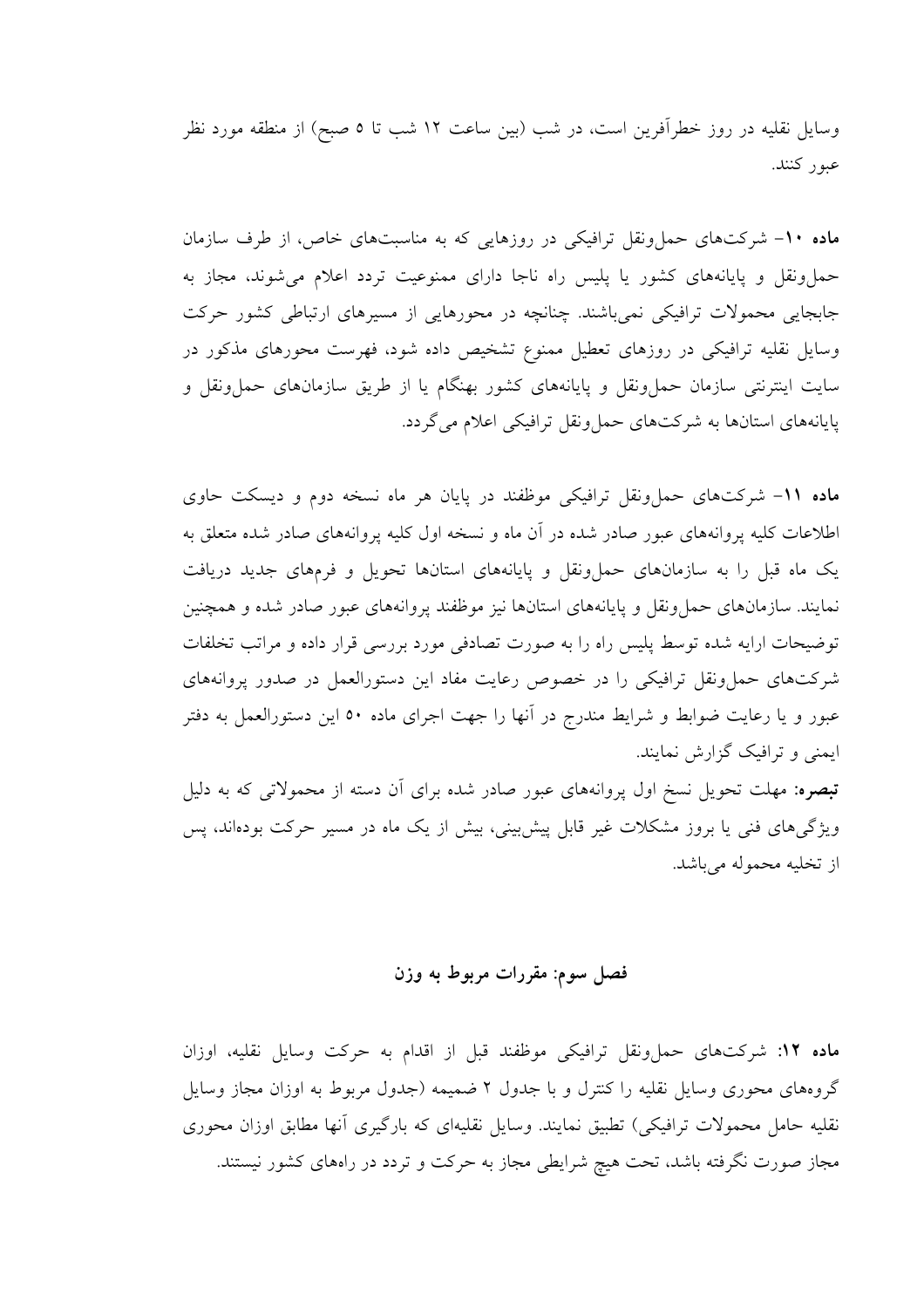محورهایی از وسایل تقلیه که فاصله مراکز آنها کمتر از ۲ متر باشد، در یک گروه محوری محسوب می شوند در غیر این صورت در گروههای محوری جداگانه به حساب می آیند. با وجود این محورهای ٤تايې در کمرشکنها به صورت دو گروه محوري جداگانه در نظر گرفته مي شوند (کد انواع وسايل نقلیه و فواصل محوری آنها به ًهمراه آرایش گروههای محوری در جدول شماره ۳ ضمیمه ارایه شده است).

تبصره ۱: پلیس راه در صورت تشخیص یا درخواست سازمان حمل ونقل و پایانههای استان محل عبور وسیله نقلیه نسبت به کنترل تصادفی اوزان گروههای محوری وسایل نقلیه حامل محمولات ترافیکی در مکانی که سطح باسکول بیشتر از ٤ سانتیمتر نسبت به اطراف آن اختلاف سطح نداشته باشد، اقدام و در صورت مشاهده موارد تخلف، مطابق مفاد فصل دهم این دستورالعمل اقدام می نمایند. با وجود این در صورت تطبیق اوزان گروههای محوری وسایل نقلیه حامل محمولات ترافیکی در مکانی که سطح باسکول بیشتر از ٤ سانتیمتر نسبت به اطراف آن اختلاف سطح نداشته باشد، اقدام و در صورت مشاهده موارد تخلف، مطابق مفاد فصل دهم این دستورالعمل اقدام می نمایند. با وجود این در صورت تطبیق اوزان گروههای محوری با مقررات، تعداد دفعات توزین تصادفی وسیله نقلیه در هر مسیر (مبداء تا مقصد) نباید از دو بارکه بار دوم اَن با کسب نظر رییس قرارگاه پلیس راه استان انجام می شود، تجاوز کند مگر اینکه تغییراتی در نحوه بارگیری وسیله نقلیه به وجود أمده باشد.

**تبصره ۲**: وسایل نقلیهای که آرایش بار محوری آنها درجدول شماره ۳ ضمیمه ارایه نشده است، نباید در حملونقل ترافیکی مورد استفاده قرار گیرند.

ماده ۱۳- ادارات کل راه و ترابری موظفند در صورت تغییر در ظرفیت باربری یا های حوزه استحفاظی خود، مراتب را به انضمام محاسبات فنی لازم به سازمان حملونقل و پایانههای کشور اعلام تا پس از بررسی و تایید در فهرست پلهای دارای محدودیت قرار گیرند.

<mark>تبصره :</mark> تا زمانی که محدودیت ظرفیت پلهای موضوع این ماده توسط سازمان حمل ونقل و پایانههای کشور تایید نشده باشد، هیچ کدام از دستگاههای نظارت کننده (سازمان حملونقل و پایانهها، پلیس راه یا اداره کل راه ترابری استان) مجاز به جلوگیری از تردد وسایل نقلیه نیستند. در صورت جلوگیری از تردد وسیله نقلیه، دستگاه نظارت کننده بر اساس مقررات جاری کشور مسئول جبران هزينههاي تحميل شده به شركت حمل ونقل ترافيكي و صاحب كالا مي باشد.

ماده ١٤- شركتهاى حملوونقل ترافيكي مجاز به عبور وسايل نقليه حامل محمولات ترافيكي از روی پلهایی که به دلایل فنی دارای محدودیت وزن پایینتر از میزان بارگیری وسایل نقلیه یا گروه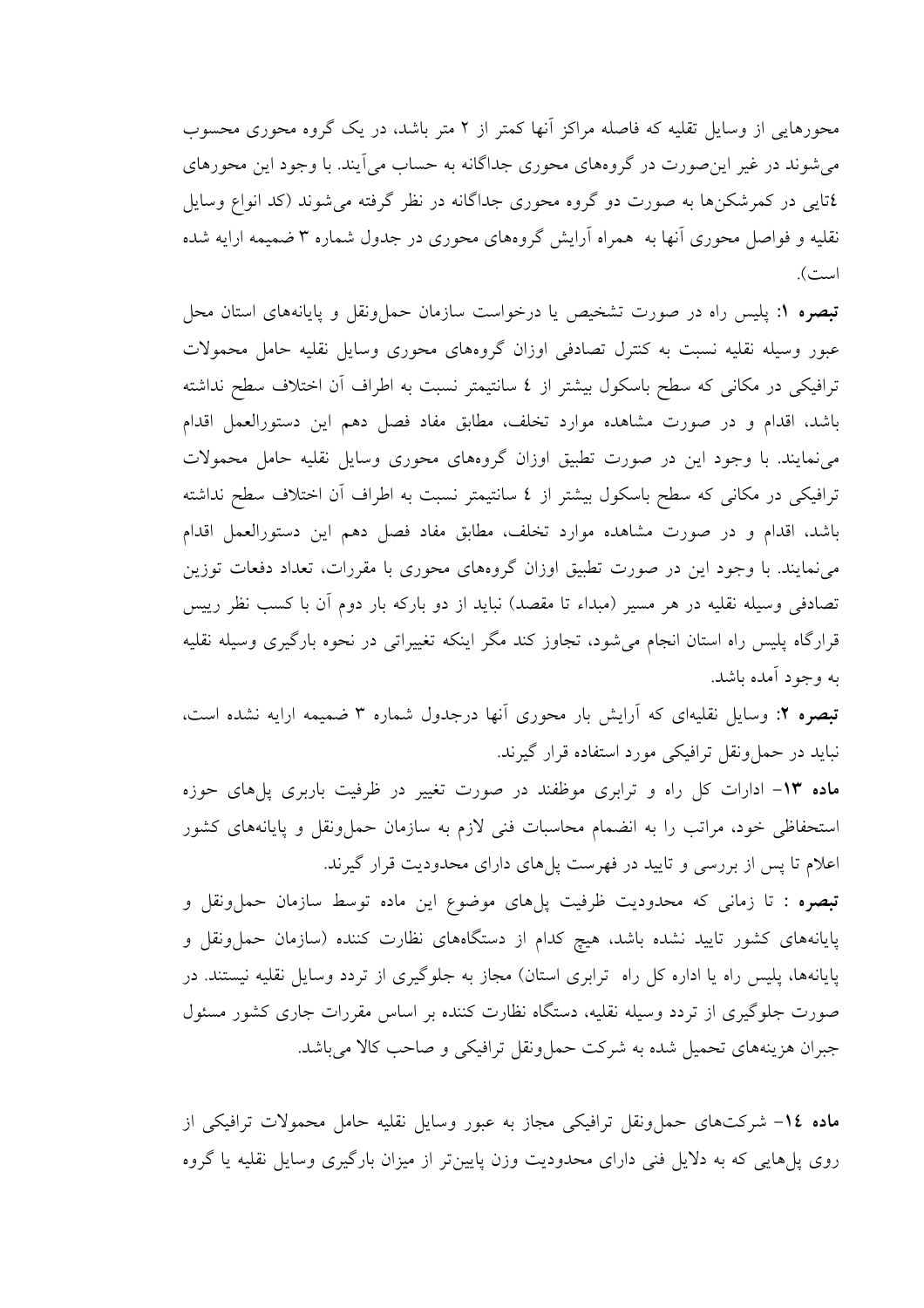محوری اوزان باشند، نیستند. از این رو ضمن درج فهرست پلهایی از این قبیل در پروانه عبور موظفند حداقل ۳ روز قبل از زمان عبور از کنار گذر پلها موضوع را به اداره راه و ترابری محل اطلاع داده و مراتب عبور از کنار گذر پلها ۱ در صورتجلسه مطابق فرم ب ضمیمه تکمیل و به انضمام نسخه اول پروانه عبور به سازمان حملونقل و پایانههای استان تحویل نمایند. فرم تکمیل شده باید تا تخلیه محموله به همراه وسیله نقلیه بوده و در صورت لزوم به منظور کنترل به مامورین پلیس راه ارایه گردد.

**تبصره ۱:** رعایت مفاد این ماده برای حرکت وسایل نقلیه بدون بار الزامی نیست.

**تبصره ۲**: در صورتی که پل۵ای دارای محدودیت واقع در مسیر دارای کنارگذر نباشند و امکان احداث أن نيز وجود نداشته باشد، شركتهاى حملٍ ونقل موظفند از مسيرهاى جايگزين استفاده كنند.

تبصره ٣: ادارات كل راه و ترابري موظفند حداكثر ظرف ٢٤ ساعت پس از زمان اعلام شده توسط شرکت حمل،نقل ترافیکی برای عبور از کنارگذر یا ها، نسبت به اعزام نماینده برای نظارت بر عبور محمولات از کنارگذر پل ها اقدام نمایند در غیر این صورت مسئول جبران هزینههای مربوط به توقف وسیله نقلیه و محموله برای شرکت حمل،نقل و صاحب کالا می باشند.

ماده ۱۵: عبور محمولات فوق سنگین که مجموع وزن کشنده، بوژی و محموله آن بیش از ۹٦ تن باشد از روز پل های با دهانه بیش از ۱۰ متر ممنوع است و این گونه از پل ها مشمول مقررات ماده ١٤ اين دستورالعمل مي باشند.

**تبصره:** در صورتی که مجموع وزن بوژی و محموله در مورد وسایل نقلیه موضوع این ماده کمتر یا مساوي ٩٦ تن باشد، شرتهاي حمل،نقل ترافيكي مي توانند با عبور دادن كشنده به طرف ديگر يل، بوژی و محموله را با حداکثر سرعت ٥ کیلومتر در ساعت به وسیله دستگاه و پنج یا بکسل به طف دیگر پل بکشند وادارات راه وترابری نیز با رعایت مفاد ماده ۱٤ موظف به همکاری در این خصوص مي باشند.

ماده ١٦: چنانچه محموله ترافيكي از جمله وسايلي نظير بلدوزر، لودر، گريدر، بيل مكانيكي و ... باشد که دارای توان حرکتی مناسب در عبور از کنارگذر پلها هستند و پل دارای محدودیت کمتر از وزن کل وسیله نقلیه باشد، شرکتهای حمل ونقل ترافیکی مجازند، محموله را بدون وارد شدن آسیب و صدمه به تاسیسات راه از کنارگذر پل عبور داده و وسیله نقلیه نیز بدون محموله پس از عبور از روی پل اقدام به سوار نمودن مجدد محموله نماید. این گونه اقدامات در حمل ونقل ترافیکی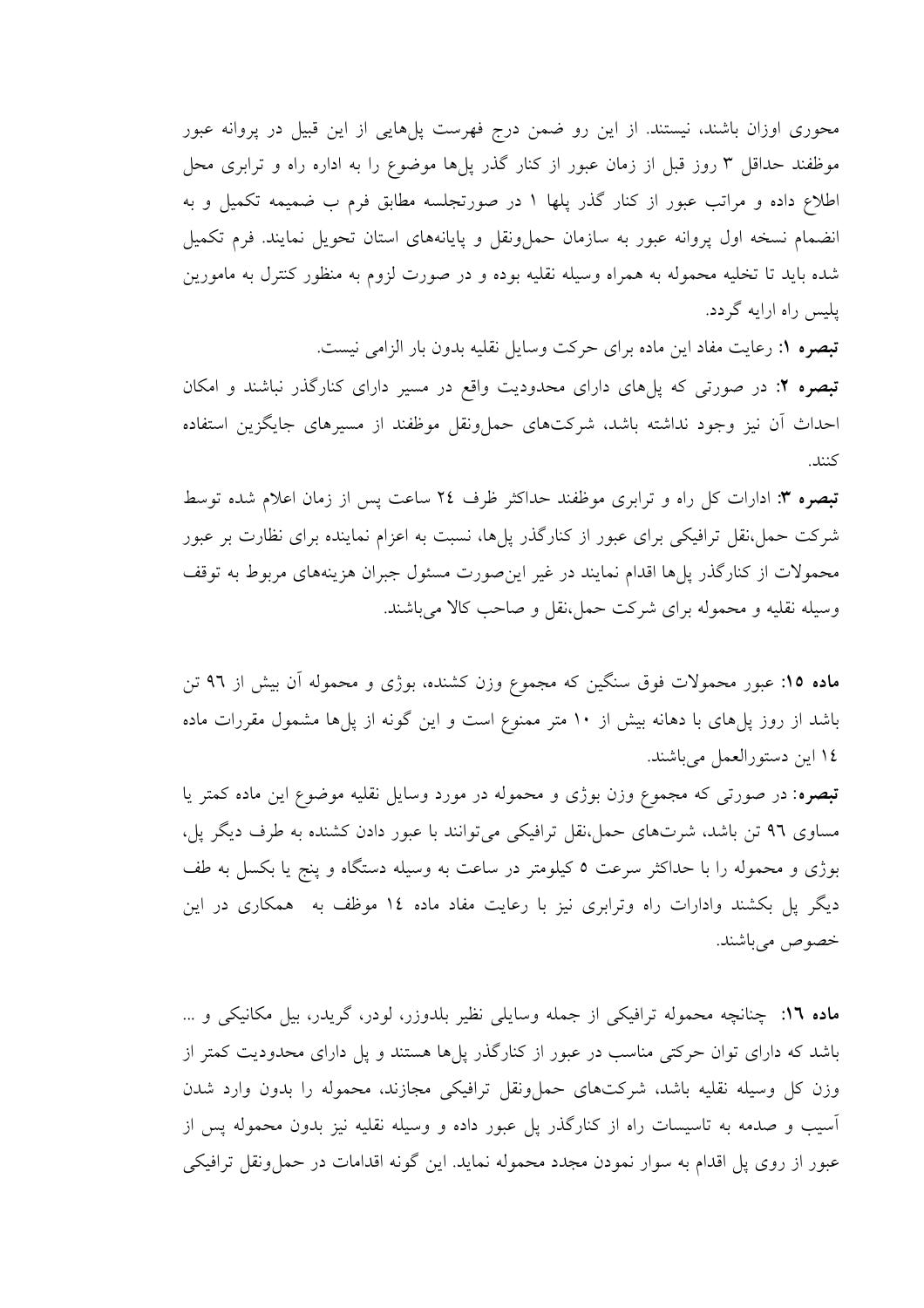به منزله عبور از کنارگذر پل محسوب شده وادارات راه و ترابری نیز با رعایت مفاد ماده ١٤ موظف به همکاری می باشند.

ماده ۱۷: مسئولیت احداث کنار گذر در مورد پلهای واقع در مسیر که دارای ظرفیت محدود باربری هستند به عهده شرکت حمل ونقل ترافیکی می باشد و ادارات کل راه و ترابری موظفند با شرکتهای حملونقل در احداث کنارگذرها به نحوی که به تاسیسات و ابنیه فنی راه صدمه وارد ننمایند، همکاری کنند.

<mark>تبصره:</mark> به منظور اقتصادی بودن احداث کنارگذرها در مسیرهای مهم حمل ونقل ترافیکی، شرکتهای حمل ونقل ترافیکی می توانند تعدادی از کنارگذرها را به صورت دایمی احداث و مسئولیت مرمت و نگهداری آنها را نیز به عهده گیرند.

### فصل چهارم: علایم هشدار دهنده

ماده۱۸: برای حرکت وسیله نقلیه حامل محمولات ترافیکی باید خودروهای سواری با وانت (اسکورت) و با علائم و تجهیزات هشدار دهنده دیگر وسایل نقلیه را از تردد وسایل نقلیه ترافیکی آگاه نمایند. به این منظور تعداد خودروهای اسکورت به نحو زیر تعیین می گردد: الف) اگر وزن كل (وسيله نقليه + محموله) وسايل نقليه حامل محمولات ترافيكي بيش از ٥٠ تن وتا ٦٢ تن باشد، يک خودرو و اگر بيشتر از ٦٢ تن باشد، دوخودرو براي اسکورت لازم است. ب) اگر طول کل وسایل نقلیه حامل محمولات ترافیکی بیشتر از ۲۰ متر و تا ٤٢ متر باشد، یک خودرو و اگر بیشتر از ۲۲ متر باشد، دو خودرو برای اسکورت لازم است. ج) اگر عرض وسایل نقلیه حامل محمولات ترافیکی بیشتر از ۳/٥ متر و تا ٤ متر باشد، یک خودرو و اگر بیشتر از ٤ متر باشد، دو خودرو برای اسکورت لازم است. تبصره ۱: تعداد خودروهای اسکورت لازم برای هر وسیله نقلیه حامل محموله ترافیکی برابر با حداکثر مقادیر حاصله از بندهای "الف" تا "ج" این ماده میباشد. با وجود این تردد در قسمتهایی از مسیر که خطوط رفتو برگشت آنها از هم جدا شده باشند حداکثر یک خودرو به عنوان تعداد اسکورت در آن قسمت از مسیر تعیین می گردد حتی اگر بیشترین تعداد اسکورت بر اساس بندهای "الف" تا "ج" در دستگاه باشد.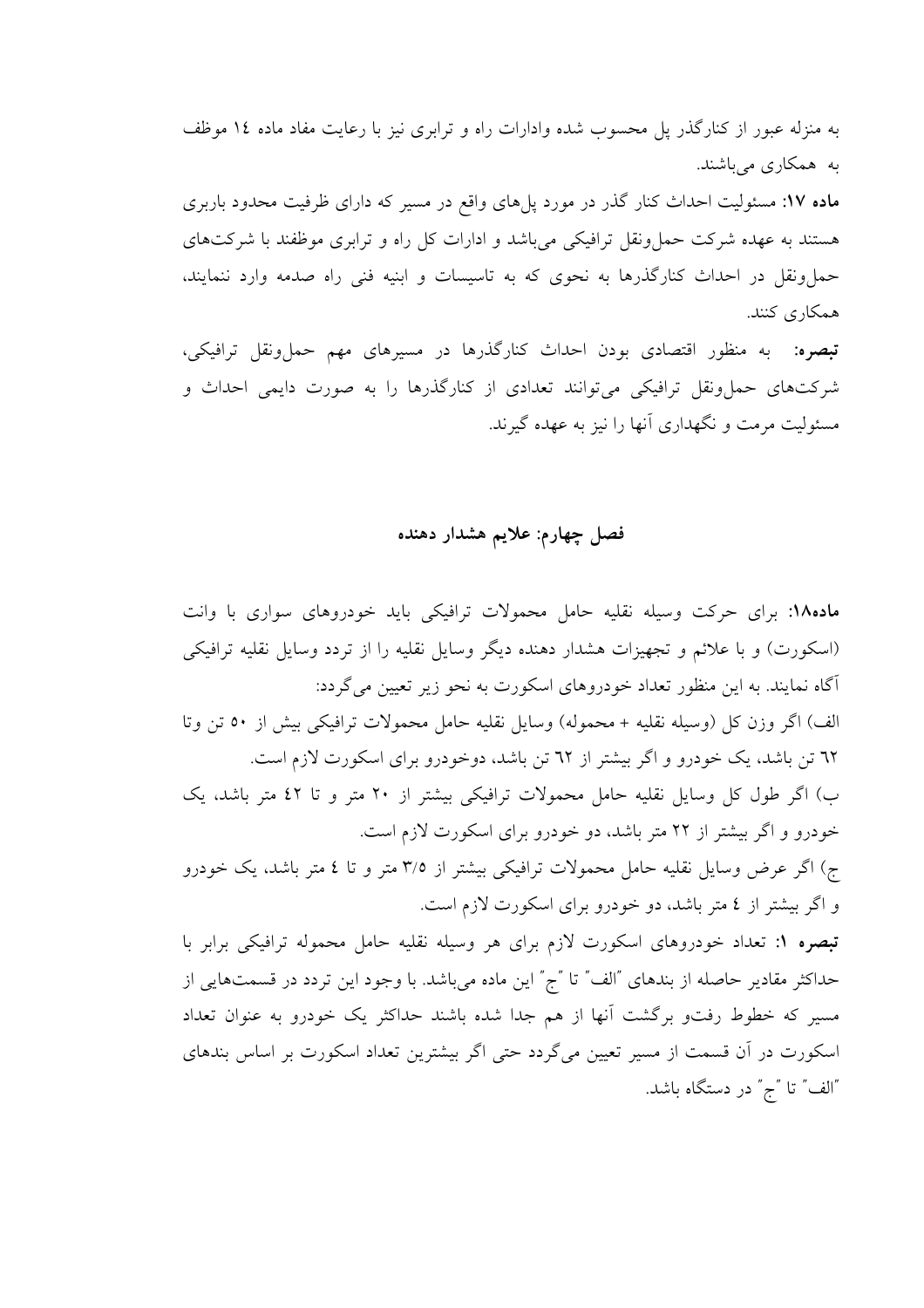**تبصره ۲**: خودروی اسکورت وسایل نقلیه حامل محموله ترافیکی صرفاً باید از نوع سواری یا وانت بدون نقص فنی باشد و استفاده از انواع دیگر وسایل نقلیه نظیر مینیبوس و … به عنوان اسکورت ممنوع است.

ماده ٢١: چناچه وسیله نقلیه حامل محمولات ترافیکی، محمولهای با عرض بیش از ٤ متر را حمل می نماید، باید چهار گوشه طرفین محموله با چراغهای گردان یا چشمکزن آذرخشی (Xenon) مشخص شود و در صورتی که عرض محموله از مقدار فوق تجاوز ننماید ولی طول کل محموله و وسیله نقلیه بیش از ۲۲ متر باشد، دو گوشه عقب طرفین محموله باید با چراغهای گردان یا چشمکزن اَذرخشي (Xenon) مشخص شوند. <mark>تبصره:</mark> وسایل نقلیه حامل محمولات ترافیکی که تردد آنها بر اساس مفاد این دستورالعمل نیاز به همراهی اسکورت نمیباشند، با هر ابعاد و اوزانی باید مجهز به دو عدد چراغ چشمکزن از نوع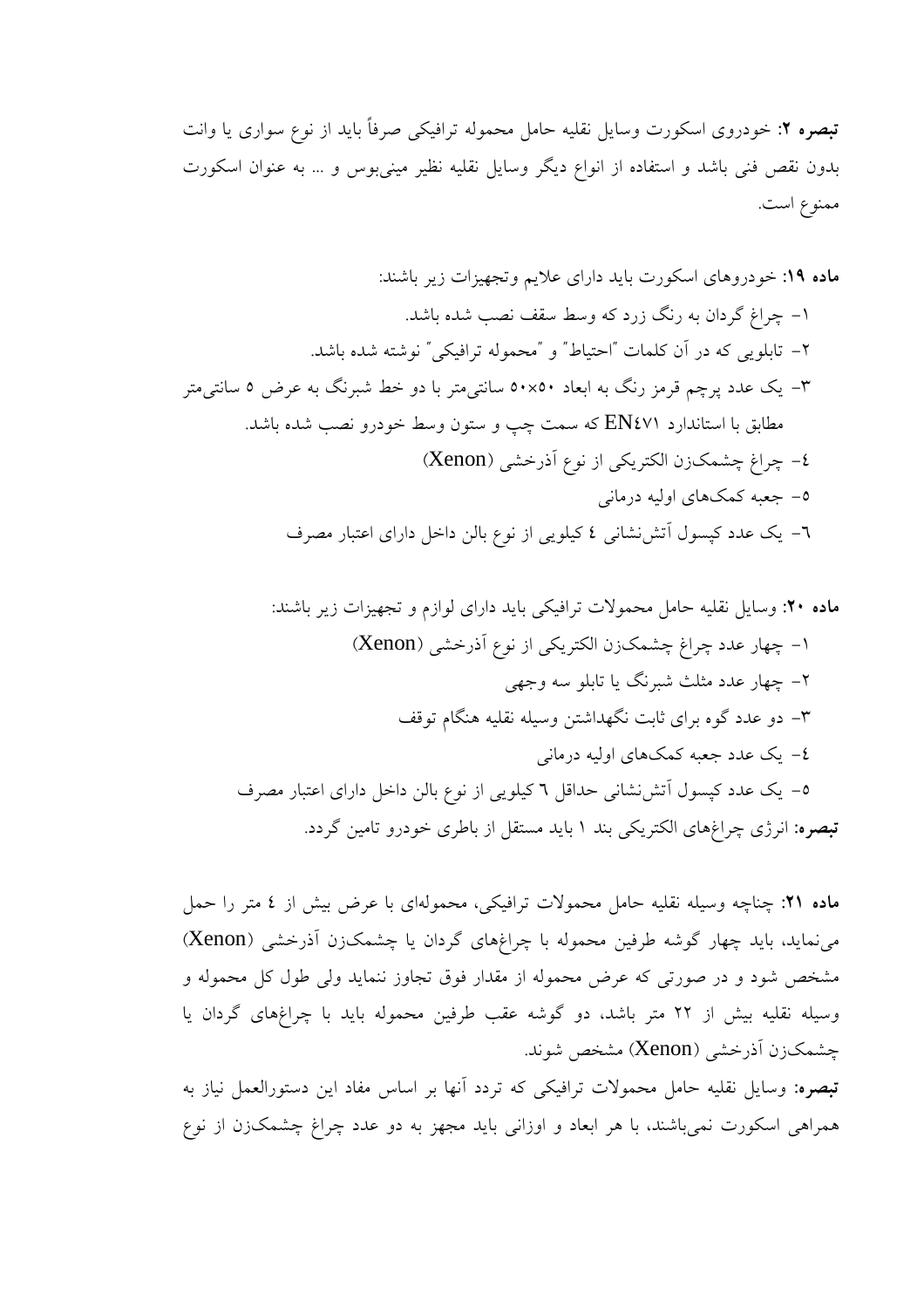آذرخشی (Xenon) یا چراغ گردان به رنگ زرد نصب شده یکی روی اتاق وسیله نقلیه ودیگری درانتهای محموله باشند.

ماده ۲۲: چراغهای جلو وسایل نقلیه حامل محمولات ترافیکی و اسکورتهای آنها باید در حین حركت روشن باشند.

ماده ۲۳: در صورتی که یک خودروی اسکورت برای همراهی وسیله نقلیه حامل محموله ترافیکی تعیین گردد، خودرو باید در جلو وسیله نقلیه حرکت کند و در صورت تعیین دو خودرو اسکورت برای وسیله نقلیه، یک خودرو باید در جلو و دیگری در عقب وسیله نقلیه حرکت کند. **تبصره :** در مسیرهایی که خطوط رفت و برگشت آنها از یکدیگر جدا شدهاند خودرو اسکورت باید عقب وسيله نقليه حركت كند.

ماده ٢٤: خودروی اسکورتی که در جلوی وسایل نقلیه حامل محمولات ترافیکی حرکت می کند، ملزم است فاصلهای حداکثر ۱۵۰متر و خودروی اسکورتی که در عقب وسیله نقلیه حامل محموله ترافیکی حرکت میکند، ملزم است فاصلهای حداکثر ۱۰۰ متر را با وسیله نقلیه ترافیکی در طول مسىر حفظ كند.

ماده ٢٥: وسایل نقلیه حامل محمولات ترافیکی صرفا مجاز به توقف در پارکینگهای مناسب می باشند و هنگام توقف وسایل نقلیه باید با استفاده از گوه ثابت نگهداشته شوند. (پارکینگ مناسب به محلي اطلاق مي گردد كه لبه بار يا وسيله نقليه پس از توقف در آن حداقل ۳ متر از لبه راه فاصله داشته ىاشد.)

**تبصره** : در صورت بروز موارد خاص و اضطراری که وسیله نقلیه در مکان<sub>ی</sub> غیر از مکانهای فوق مجبور به توقف می شود رعایت موارد زیر الزامی است:

- ١- در صورت توقف وسيله نقليه در شب يک چراغ الکتريکي به فاصله ٧٠ متر از جلو ويکي به فاصله ۷۰ متر از عقب و دو عدد در یهلوی وسیله نقلیه حامل محموله ترافیکی و در سمت جاده قرار گیرد.
- ۲– در صورت توقف وسایل نقلیه در روز یک مثلث شبرنگ به فاصله ۷۰ متری از جلو و یکی به فاصله ۷۰ متری از عقب و دو عدد در پهلوی وسیله نقلیه حامل محموله ترافیکی و در سمت جاده قرار گیرد.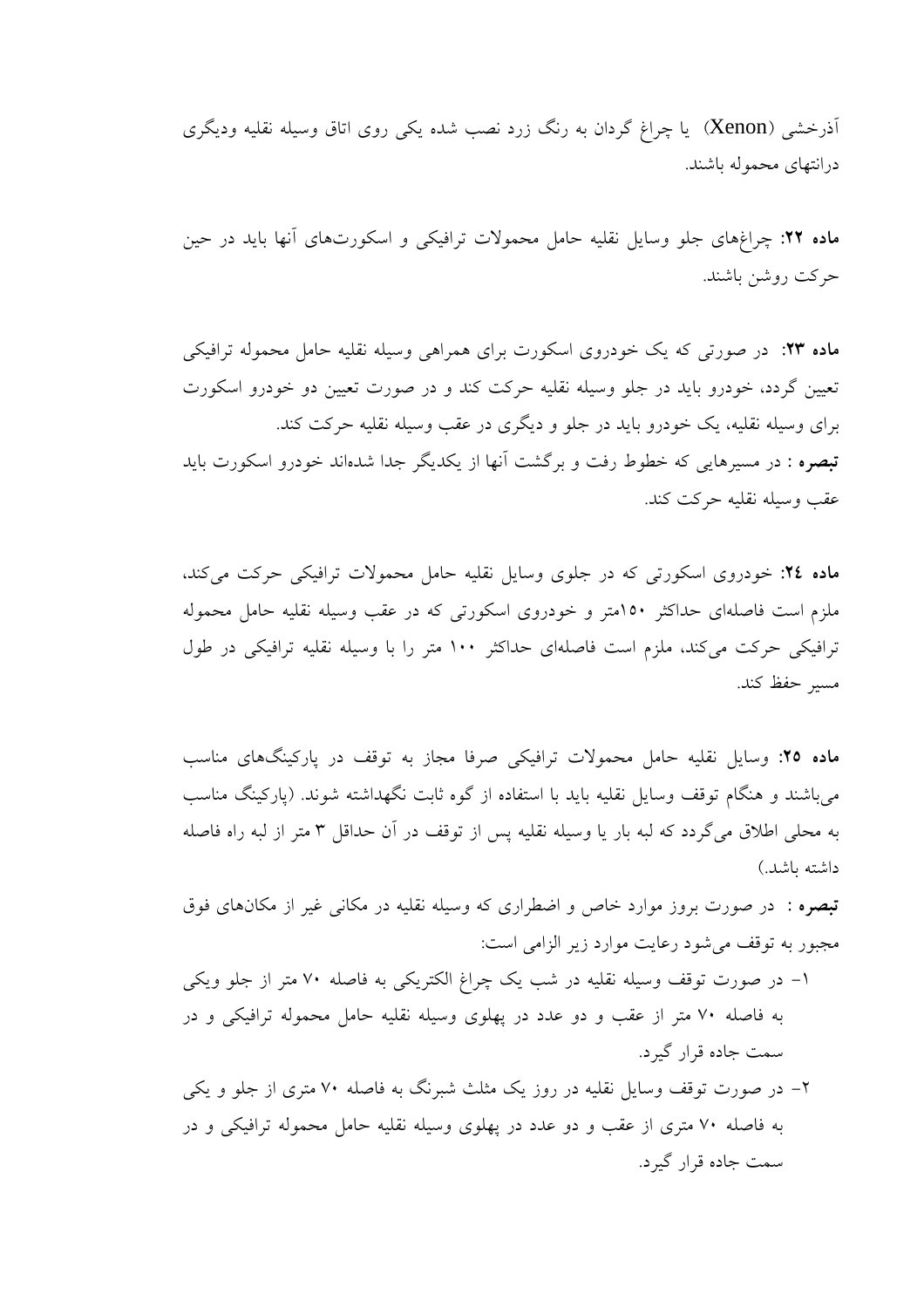ماده ٢٦: كليه رانندگان و خدمه همراه وسايل نقليه حامل محمولات ترافيكي و اسكورتهاي آنها در صورت توقف وسيله نقليه يا انجام عمليات حملونقل و كنترلهاى لازم، موظف به استفاده از البسه شبرنگ و روز رنگ مطابق استاندارد EN٤٧۱ میباشند.

فصل ينجم: سرعت

ماده ۲۷: سرعت مجاز وسایل نقلیه حامل محمولات ترافیکی و اسکورتهای آنها به شرح زیر تعیین مے گے دد: الف: سرعت مجاز وسایل نقلیه با طول کل تا ۲۰ متر ۲۰، بین ۲۰ تا ۳۰ متر ٤٥ و بیش از ۳۰ متر ٤٠ كيلومتر در ساعت مي باشد. ب: سرعت مجاز وسایل نقلیه با عرض بین ۲/٦٠ متر تا ٣ متر ٢٠، بین ٣ تا ٤ متر ٤٥ و بیش از ٤ متر ٤٠ كيلومتر در ساعت مي باشد. ج: سرعت مجاز وسایل نقلیه با ارتفاع ٤/٥٠ متر با ٥ متر ٦٠، بین ٥ تا ٦ متر ٤٥ و بیش از ٦ متر ٤٠ كيلومتر در ساعت مي باشد. د: سرعت مجاز وسایل نقلیه با وزن کل بین ٤٠ تا ٦٢ تن ٦٠، بین ٦٢ تا ٩٦ تن ٤٥ و بیش از ٩٦ تن ۳۰ کیلومتر در ساعت میباشد.

<mark>تبصره :</mark> سرعت مجاز وسایل نقلیه برابر با حداقل مقداری است که با توجه به بندهای "الف" تا "د" این ماده تعیین می گردد با وجود این رعایت مقررات مربوط به سرعت مطمئنه و تابلوهای محدودیت سرعت نصب شده در جادهها الزامی است.

ماده ۲۸: شرکتهای حمل ونقل ترافیکی موظفند میزان حداکثر سرعت مجاز وسایل نقلیه را با تابلویی دایرهای شکل با قطره ۲۵ سانتی متر، با رنگ سفید و نوشته مشکی رنگ و با حاشیه قرمز به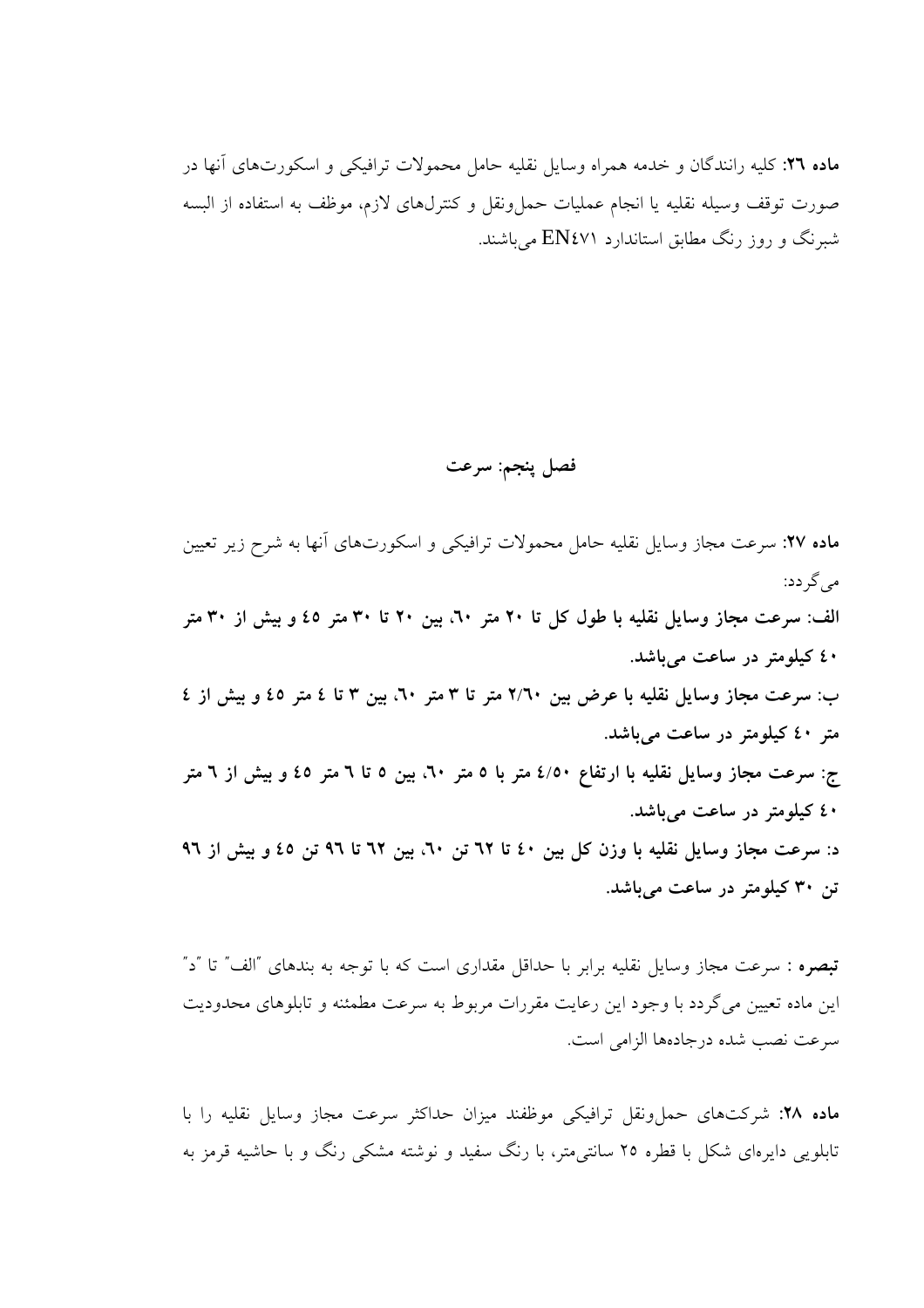عرض ٣ سانتي متر كه درسمت چپ وسيله نقليه حامل محموله ترافيكي نصب شده باشند، به اطلاع دىگە رانندگان بوسانند.

ماده ۲۹: شرکتهای حمل ونقل ترافیکی موظفند صفحات تاخوگراف از نوع استاندارد با سوراخ گلابی شکل به تعداد رانندگان و روزهای سفر وسیله نقلیه را با درج تاریخ استفاده و شماره پلاک وسیله نقلیه ممهور و در اختیار راننده (رانندگان) یا نمایندهای که به همراه وسیله نقلیه اعزام می نمایند، قرار دهند، از این رو راننده یا رانندگان موظفند صفحه مربوط به تاریخ مشخص و متعلق به خود را در تاخوگراف قرار داده تا در صورت درخواست پلیس راه ارایه نماید. علاوه بر این ضرورت دارد صفحات ۷ روز قبل عملکرد وسیله نقلیه و رانندگان در وسیله نقلیه و صفحات مربوط به یک ماه گذشته در شرکت حما ونقل ترافیکی موجود باشند.

**تبصره :** سازمانهای حملوونقل و پایانههای استانها با همکاری پلیس راه نسبت به بررسی تاخوگراف وسایل نقلیه به صورت تصادفی اقدام و در صورت بروز تخلفات ضمن اعمال مقررات فصل دهم، مراتب را به دفتر ایمنی و ترافیک گرازش می نمایند. با وجود این مامورین پلیس راه می توانند نسبت به کنترل تاخوگراف وسایل نقلیه برابر مقررات موجود (ماده ۷۲٤ قانون مجازات اسلامی) و همچنین رعایت سرعت و ساعات کار مجاز رانندگان مطابق قوانین و مقررات مربوط و فصل دهم اين دستورالعمل اقدام نمايند.

# فصل ششم : مقررات مربوط به ارتقاع

ماده ۳۰: شرکتهای حمل ونقل ترافیکی موظفند مسیر حمل محمولات ترافیکی را به نحوی تعیین کنند که کلیه محدودیتهای ارتفاع در مسیر که دارای ارتفاع مجاز کمتر از ارتفاع وسیله نقلیه و محموله باشند در پروانه عبور ذکر و ضرورت عبور از کنار گذر نیز قید گردد و در صورت عدم وجود کنارگذر یا عدم امکان احداث آن از مسیرهای جایگزین دیگر استفاده نمایند. **تبصره:** أن بخش از محدودیتهای ارتفاع شامل تونلها، پلهای مربوط به تقاطعهای غیر همسطح و تقاطعهای راهآهن (گذرگاهها) در سایت اینترنتی سازمان حملونقل و پایانههای کشور موجود و بهنگام شده یا از طریق سازمانهای حمل ونقل و پایانههای استانها اعلام می شود ولی محدودیتهای ارتفاع دیگر نظیر لولههای آبرسانی، پل عابر پیاده یا محدودیتهای ارتفاعی که در محدوده شهری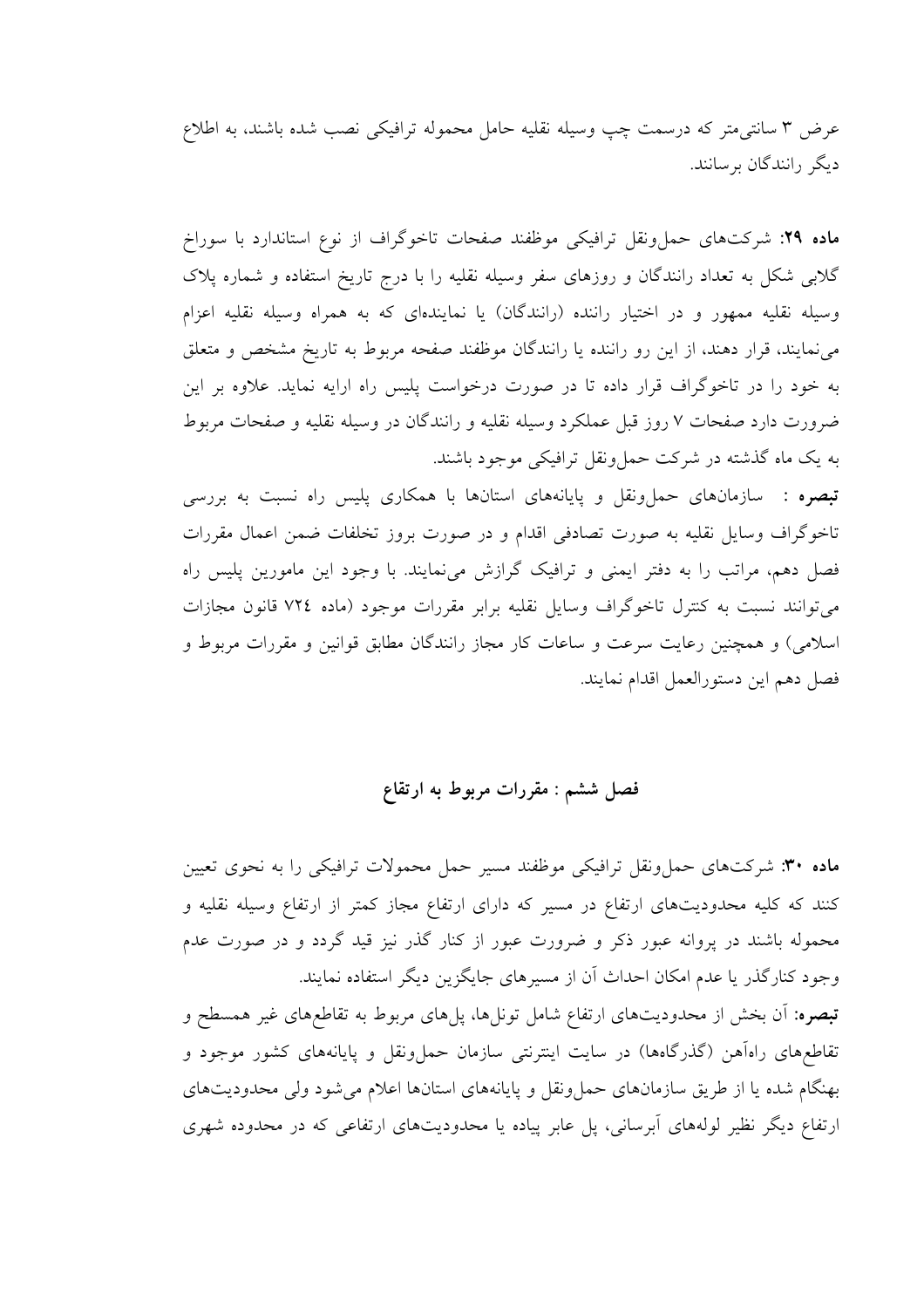قرار می گیرند، در سایت فوق موجود نبوده و شرکت حمل ونقل ترافیکی موظف است قبل از اقدام به تعیین مسیر یا صدور پروانه عبور نسبت به بررسی دقیق مسیر حمل اقدام نماید.

ماده ۳۱: چنانچه ارتفاع وسیله نقلیه و محموله بیش از ٦ متر باشد، شرکتهای حمل ونقل ترافیکی موظفند در طول مسیر مراتب را به ادارات برق منطقهای اطلاع داده و با موافقت آنها نسبت به ادامه مسیر یا در صورت لزوم قطع و وصل مجدد هادیهای برق که با جاده تلاقی دارند، اقدام نمایند.

ماده ۳۲: در صورتی که محدودیتهای ارتفاع (کمتر از ارتفاع کل وسیله نقلیه و محموله) مربوط به تونلها باشد، شركتهاى حمل ونقل ترافيكي موظفند حداقل ٣ روز قبل زمان عبور از كنارگذر تونل را به اطلاع اداره راه و ترابری محل رسانده و در زمان اعلام شده از کنار گذر تونل عبور نمایند. نمایندگان ادارات کل راه و ترابری میتوانند به منظور حصول اطمینان از عبور وسایل نقلیه از کنارگذر تونلها در زمان اعلام شده از طرف شرکت حمل،ونقل ترافیکی در محل حاضر و بر عبور وسيله نقله از كنارگذر تونل نظارت داشته باشند.

<mark>تبصره</mark>: رعایت مفاد تبصره ماده ۱۶ در اجرای این ماده در مورد عبور از کنارگذر تونل ها نیز الزامی است.

ماده ۳۳: در صورتی که ارتفاع وسیله نقلیه و محموله بیش از ارتفاع مجاز قابل عبور در گذرگاههای راه آهن باشد، شرکتهای حمل ونقل ترافیکی موظفند حداقل ۳ روز قبل زمان عبور از روی ریل مجاور گذرگاه مراتب را به شرکت راهآهن منطقه اطلاع داده و سپس با هماهنگی نماینده شرکت راهآهن منطقه از روی ریل مجاور گذرگاه عبور نمایند. **تبصره:** رعایت مفاد تبصره ۳ ماده ۱۶ با درنظر گرفتن شرکت راهآهن منطقه به جای اداره کل راه وترابری در اجرای این ماده نیز الزامی است.

ماده ٣٤: احداث كنارگذر درمورد تونلها و گذرگاههاى راهآهن داراى محدوديت ارتفاع نيز مشمول مفاد ماده ١٧ اين دستورالعمل و تبصره أن نيز مي باشد.

ماده ٣٥: در صورتی که محمولاتی به دلیل داشتن ارتفاع کمتر از حد مجاز روی یکدیگر قرار گرفته باشند، ارتفاع کل آنها تحت هیچ شرایطی نباید از ٤/٥ متر تجاوز کند.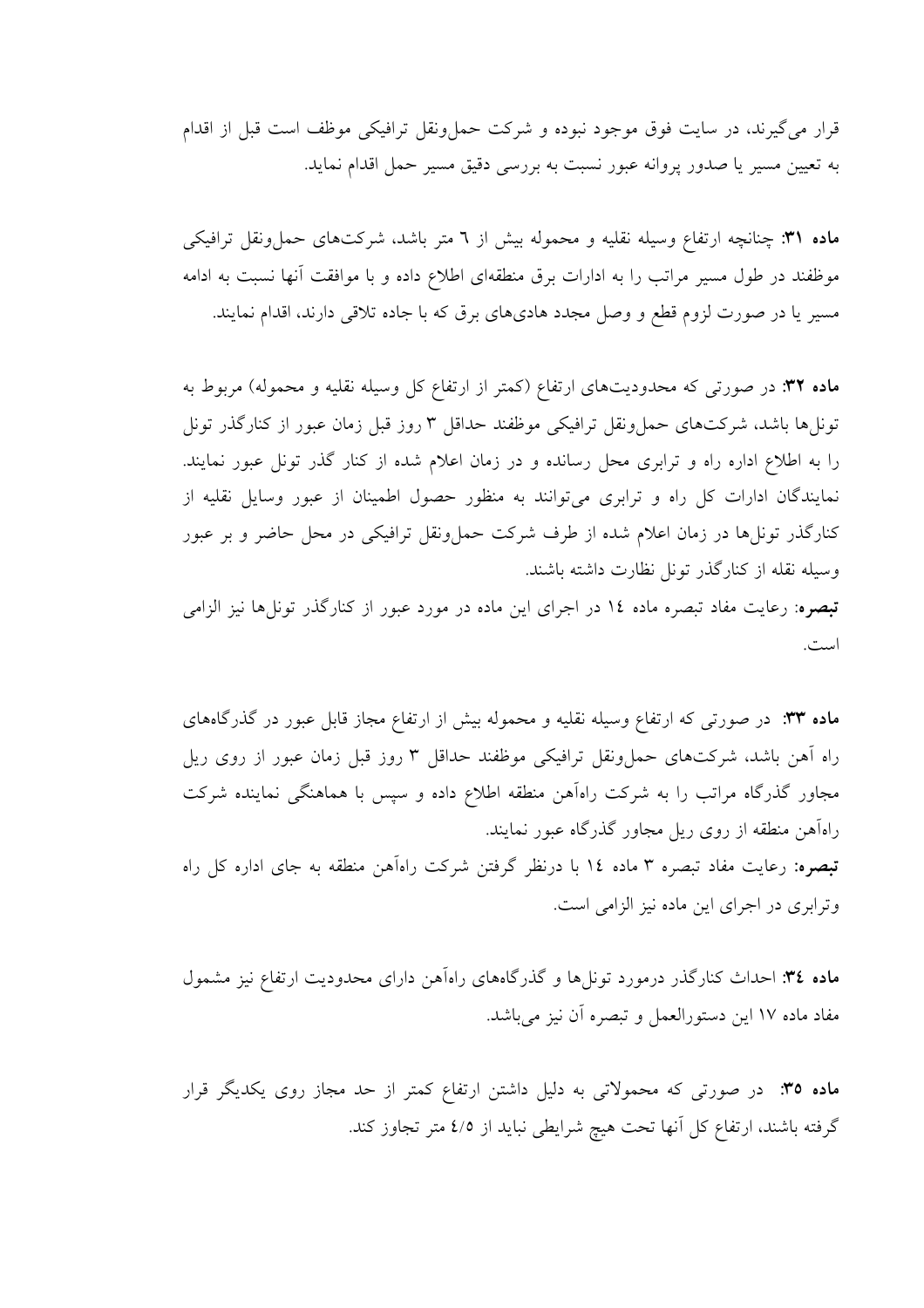فصل هفتم: مقررات مربوط به عرض

ماده ۳۱: میزان عرض محمولات پس از بارگیری باید به نحوه مناسب اندازهگیری و بیشترین عرض در مورد محمولاتی که دارای عرض یکسان در طول وسیله نقلیه نیستند به عنوان عرض در نظر گر فته شو د.

ماده ۳۷: بارگیری و حمل محمولات با عرض بیش از ٥ متر با وسایل نقلیه دارای بارگیر کفی ممنوع است و چنانچه ضرورت حمل چنین محمولاتی وجود داشته باشد، محمولات باید با در نظر گرفتن وزن توسط كمرشكن متناسب حمل شوند.

ماده۳۸: در صورتی که عرض کل وسایل نقلیه بین ٤ تا ٦ متر باشد، به تشخیص پلیس راه یک دستگاه خودرو پلیس راه وسیله نقلیه را در مکانهایی که تردد وسایل نقلیه با عرض بین مقادیر فوق خطر آفرین است، همراهی خواهد نمود. بنابر این در این شرایط شرکتهای حملونقل ترافیکی موظفند در طول مسیر مراتب را به مامورین پلیس راه اطلاع داده و نظر پلیس راه را در خصوص لزوم يا عدم لزوم همراهي با وسيله نقليه كتباً دريافت دارند.

ماده ۳۹: در صورتی که عرض محموله و وسیله نقلیه بیش از ٦ متر باشد، یکی از وسایل نقلیه متعلق به پلیس راه، وسیله نقلیه حامل محموله ترافیکی را در طول مسیر همراهی و در صورت لزوم نسبت به هدایت ترافیک وسایل نقلیه دیگر وتوقف احتمالی آنها اقدام می نماید. بنابر این شرکتهای حملونقل ترافیکی موظفند در طول مسیر هماهنگیهای لازم را پلیس راه محل به عمل آورند. <mark>تبصره۱:</mark> در راههای فرعی و راههای روستایی و راههایی که نظارت پلیس راه به صورت دایم در آنها صورت نمی گیرد، شرکت حمل ونقل ترافیکی موظف است یکی از اسکورتهای آموزش دیده را با تمامی تجهیزات وعلایم هشدار دهنده مناسب به این کار گماره و نسبت به هدایت دیگر وسایل نقلیه اقدام كند.

<mark>تبصره ۲:</mark> مامورین پلیس راه می توانند در صورت تشخیص فعالیت اسکورت مربوط به تبصره ۱ این ماده را به عهده گیرند و شرکت حمل ونقل ترافیکی نیز موظف به همکاری می باشد.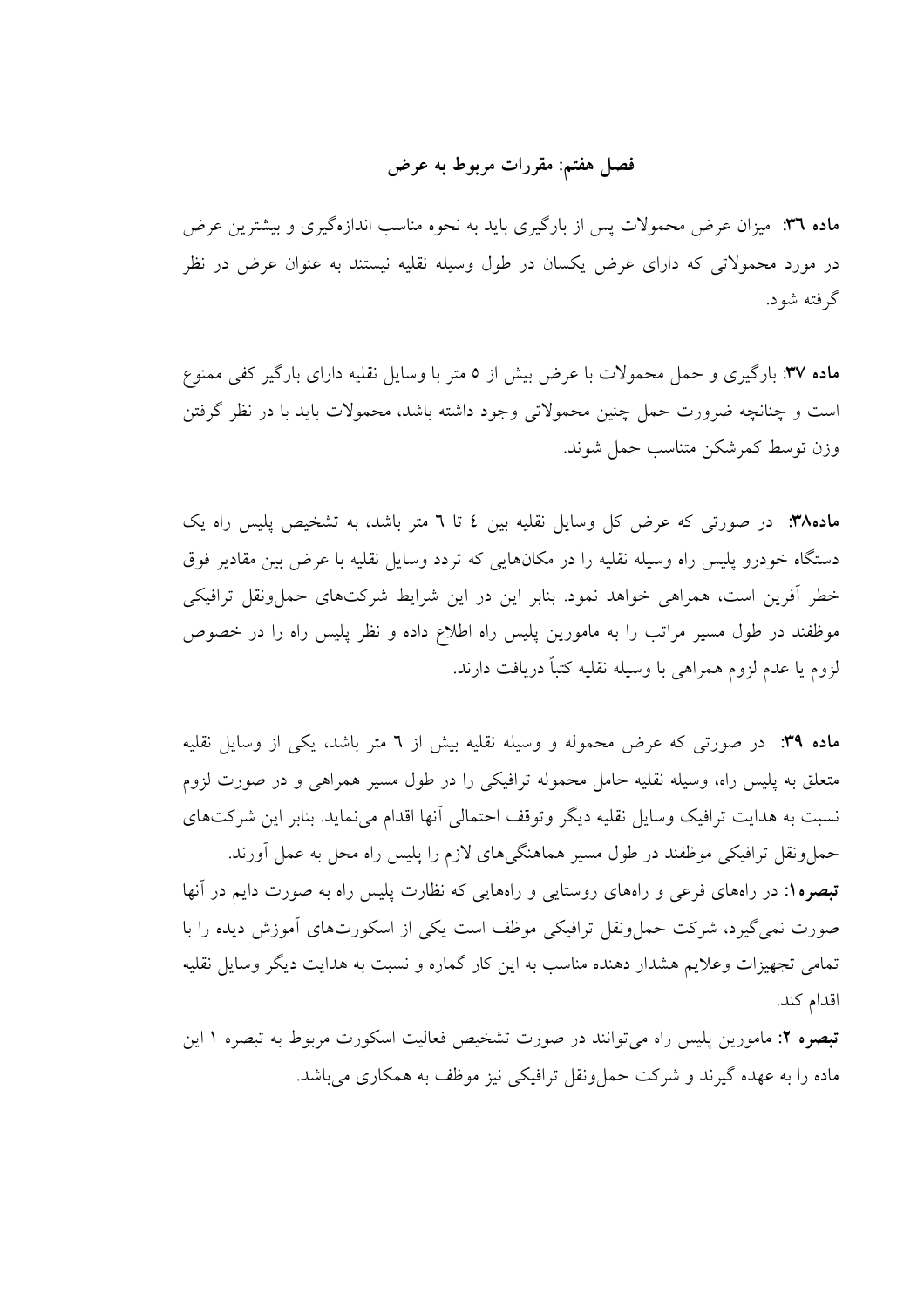ماده ٤٠ : در صورتي كه محمولاتي به دليل داشتن عرض كمتر از عرض بارگير وسيله نقليه كنار هم قرار گرفته باشند، تحت هيچ شرايطي نبايد از بغل وسيله نقليه بيرون بمانند.

# فصل هشتم : مقررات مربوط به طول

ماده ٤١: در صورتی که طول محموله غیر قابل تفکیک با در نظر گرفتن مفاد تبصره ٢ ماده ١ بیش از طول بارگیرهای موجود در حمل ونقل جادهای باشد، محموله باید توسط بارگیر منفصل حمل شود به نحوی که قسمت انتهایی بارگیر دارای سیستمهای کنترل ترمز و روشنایی وابسته به سیستم وسیله نقلىه ىاشد.

ماده ٤٢: چنانچه طول محموله و وسیله نقلیه بیش از ٤٠ متر باشد، اسکورتها موظفند هنگام عبور وسيله نقليه در قوس ها يا تونا ها اقدام به توقف ديگر وسايل نقليه نمايند و وسيله نقليه حامل محموله ترافیکی از محور وسط قوس یا تونل عبور نمایند. محورهای عقب این گونه وسایل نقلیه درصورت منفصل بودن بايد داراي صفحه گردان باشند. تبصره : پلیس راه در صورت تشخیص می تواند در مسیرهای از قبل تعیین شده مقررات این ماده را برای وسایل نقلیه با طول پین ۳۰ تا ٤٠ متر نیز اعمال نماید.

ماده ٤٣: شركتهاى حملونقل ترافيكي موظفند قبل از اقدام به صدور پروانه عبور براى وسايل نقلیه با طولهای کل بیش از ۳۰ متر نسبت به بررسی مسیر اقدام و محل تمامی نقاط که تردد وسایل نقلیه با طول فوق برای دیگر وسایل نقلیه مخاطه آمیز است را مشخص و به منظور کنترلهای لازم برای هدایت دیگر وسایل نقلیه در اختیار راننده یا نماینده اعزامی همراه وسیله نقلیه قرار دهند.

ماده ٤٤: در صورتی که محمولاتی به دلیل داشتن طول کمتر از طول بارگیر وسایل نقلیه پشت سر هم قرار گرفته باشند، تحت هیچ شرایطی نمیٍتوانند از عقب وسیله نقلیه بیرون بمانند.

فصل نهم : مقررات خاص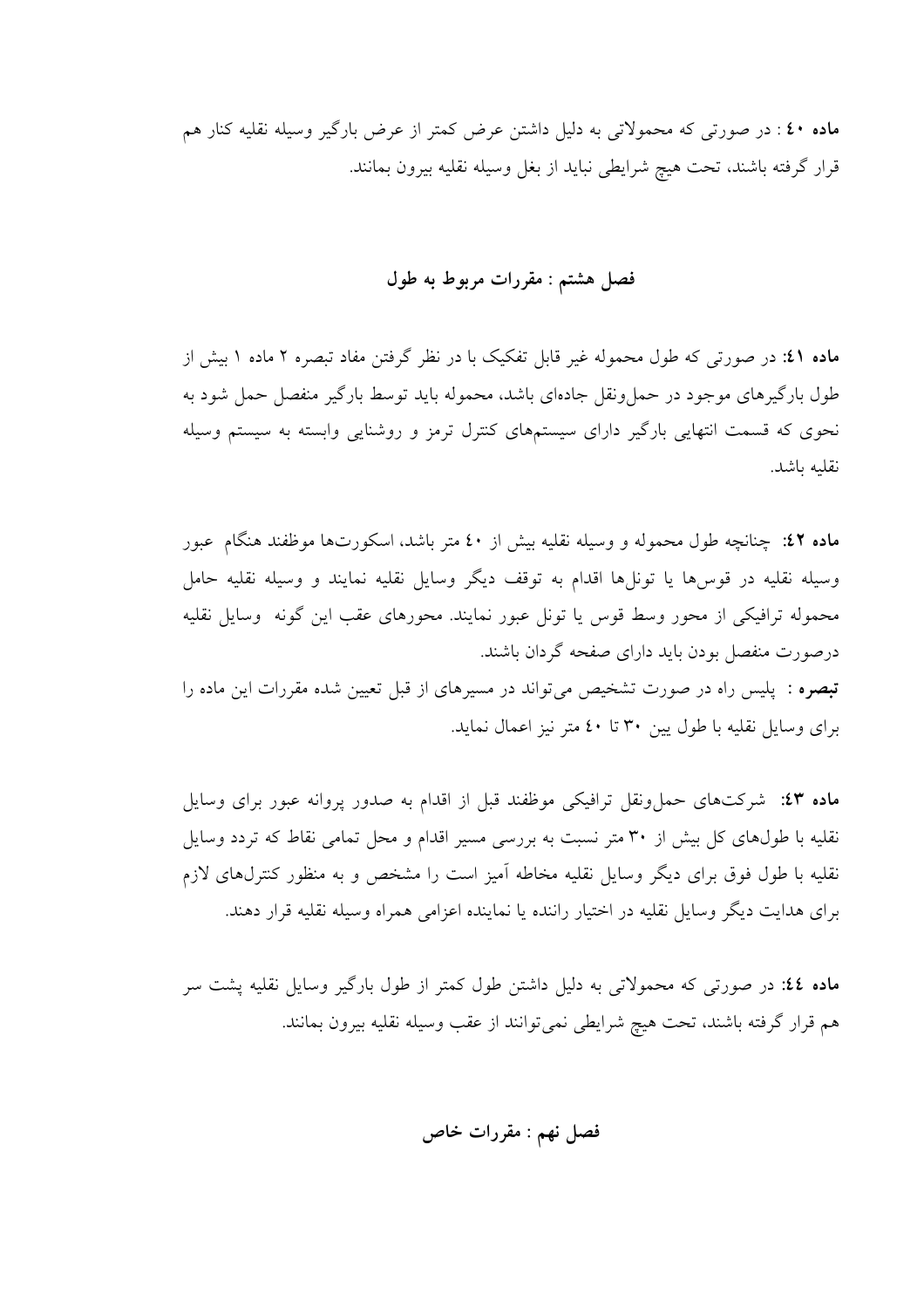ماده ٤٥: شركتهاي حمل ونقل ترافيكي كه محمولاتي نظير كمباين، بلدوزر، سايدبوم و فينيشر را حمل مي نمايند به شرطي مي توانند قطعات منفصله اين گونه محمولات شامل دروكن، تيعه، لولهگذار و اسفالت یخش کن را نیز حمل کنند که ضمن باز کردن انها و رعایت وزن مجاز موضوع ماده ۱۲، مقررات مربوط به مواد ٣٥، ٤٠، ٤٤ اين دستورالعمل را نيز به طور كامل رعايت نموده باشند در غير این صورت باید قطعات منفصله یاد شده را با وسیله نقلیه دیگری حمل کنند.

ماده ٤٦: تردد وسایل نقلیه ترافیکی در آزادراهها یا راههایی که به طور کلی برای تردد وسایل نقلیه حامل بار ممنوع اعلام شدهاند، مجاز نیست و در صورتی که برای حمل محموله ترافیکی مسیر دیگری غیر از آزادراه یا راههای فوقالذکر (به تشخیص سازمان حمل ونقل و پایانهها با رییس قرارگاه پلیس راه استان محل عبور) وجود داشته باشد، شرکتهای حمل ونقل ترافیکی می توانند با هماهنگی پلیس راه استان در این گونه راهها یا بخشی از آنها با رعایت موارد ایمنی، تردد و در اولین خروجی ممكن از آنها خارج شوند.

# فصل دهم: نظارت و تخلفات

ماده ٤٧: در صورتی که ماموریت پلیس راه یا سازمان حملونقل و پایانههای استانها نسبت به عدم رعایت مفاد این دستورالعمل در صدور پروانه عبور یا عدم رعایت مفاد مندرج در پروانه عبور در حین حمل واقف شوند، ضمن متوقف نمودن وسیله نقلیه در یارکینگ مناسب، مراتب را به سازمان حملونقل و پایانههای استان محل توقف گزارش نمایند. سازمان حملونقل و پایانههای استان محل توقف ضمن بررسي، مراتب را جهت تعيين تكليف نهايي حمل محموله و ابلاغ به شركت حمل ونقل صادر کننده پروانه عبور به سازمان حملٍ ونقل و پایانههای استان محل صدور پروانه عبور اطلاع میدهد، در این صورت شرکت حملونقل ترافیکی موظف است ضمن پرداخت خسارت احتمالی وارده به راه و ابنیه فنی مطابق مقررات، نسبت به صدور پروانه عبور دیگری برای ادامه مسیر حرکت وسيله نقليه اقدام و سازمان حمل ونقل و پايانهها استان محل توقف نيز گزارش كامل موضوع را به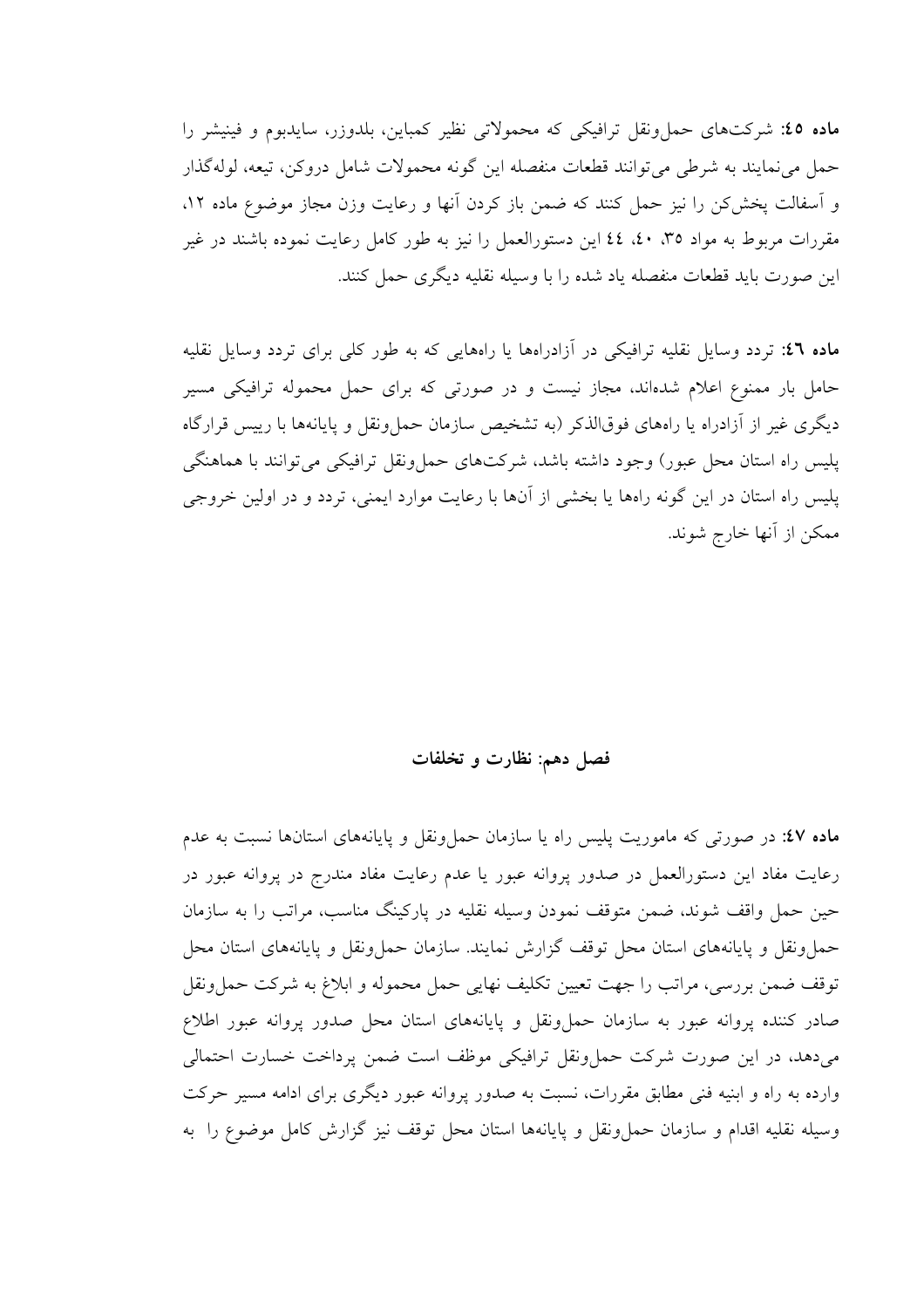همراه اصل پروانه عبور و مستندات لازم جهت اجرای ماده ٥٠ این دستورالعمل به دفتر ایمنی و ترافیک ارسال نماید.

**تبصره :** در صورت امتناع شرکت حملونقل ترافیکی صادر کننده پروانه عبور از پذیرش مسئولیت یا عدم همکاری یا وجود اختلاف نظر با سازمان حمل ونقل و پایانههای استان محل صدور پروانه عبور، مراتب به دفتر ایمنی وترافیک گزارش و نظر آن دفتر ملاک عمل خواهد بود.

ماده ٤٨: در صورتي كه شركتها يا موسسات حمل ونقل بدون صدور يروانه عبور اقدام به حمل محمولاتی نمایند که از نظر ابعاد ً اوزان مشمول مقررات این دستورالعمل باشند، به نحو زیر اقدام می گر دد.

الف: چنانچه شرکت متخلف دارای مجوز حمل ونقل ترافیکی باشد، برای ادامه مسیر پروانه عبور صادر و اقدام فوق مطابق ماده ٥٠ اين دستورالعمل مورد رسيدگي قرار خواهد گرفت .

ب: در صورتی که شرکت یا موسسه حمل ونقل دارای مجوز حمل ونقل ترافیکی نباشد، شرکت یا موسسه موظف است با همکاری یک شرکت حمل ونقل ترافیکی نسبت به ادامه مسیر محموله اقدام نماید و تخلف شرکت یا موسسه حمل ونقل نیز در کمیسیون ماده ۱۲ آییننامه حمل ونقل بار و مسافر و مدت تعطیلی و لغو پروانه فعالیت شرکتها و موسسات حمل ونقل جادهای مطرح و حسب نظر کمیسیون از یک ماده تا یک سال به لغو موقت پروانه فعالیت و رد صورت تکرار به لغو دائم يروانه فعاليت محكوم خواهد شد.

ماده ٤٩: در صورتي كه وسايل نقله بدون داشتن بارنامه و يروانه عبور اقدام به جابجايي محمولات ترافیکی نمایند، وسیله نقلیه در پارکینگ مناسب متوقف و ادامه مسیر از طریق صاحب کالا و با مسئولیت یک شرکت حمل ونقل ترافیکی با صدور بارنامه و پروانه عبور و رعایت مفاد قانون الزام شرکتها و موسسات حمل ونقل جادهای به استفاده از صورت وضعیت و بارنامه امکان پذیر خواهد بو د.

ماده ٥٠: دفتر ايمني و ترافيک ضمن بررسي عملکرد شرکتهای حملونقل ترافيکي در خصوص رعایت مفاد این دستورالعمل در صدور پروانههای عبور و با رعایت مفاد آن در هنگام جابجائی محمولات ترافیکی بر اساس گزارشهای ارسالی پلیس راه و سازمانهای حمل ونقل و پایانههای استانها، در صورت بروز تخلفات پس از احتساب امتیاز منفی بر اساس جدول ٤ ضمیمه این دستورالعمل به نحو زير اقدام نمايند.